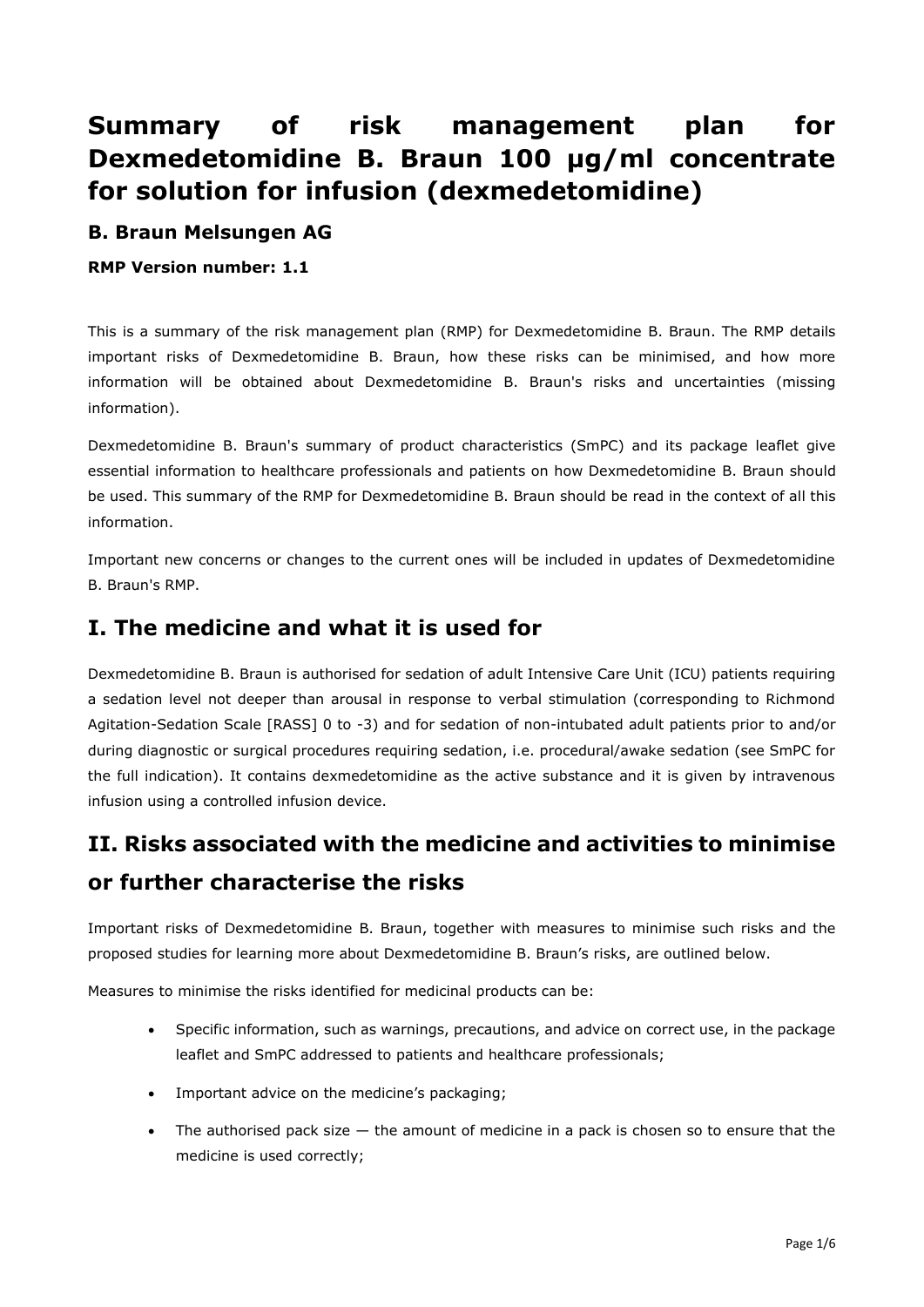• The medicine's legal status — the way a medicine is supplied to the patient (e.g. with or without prescription) can help to minimise its risks.

If important information that may affect the safe use of Dexmedetomidine B. Braun is not yet available, it is listed under 'missing information' below.

#### *II.A List of important risks and missing information*

Important risks of Dexmedetomidine B. Braun are risks that need special risk management activities to further investigate or minimise the risk, so that the medicinal product can be safely administered. Important risks can be regarded as identified or potential. Identified risks are concerns for which there is sufficient proof of a link with the use of Dexmedetomidine B. Braun. Potential risks are concerns for which an association with the use of this medicine is possible based on available data, but this association has not been established yet and needs further evaluation. Missing information refers to information on the safety of the medicinal product that is currently missing and needs to be collected (e.g. on the long-term use of the medicine).

| List of important risks and missing information |                                      |  |
|-------------------------------------------------|--------------------------------------|--|
| Important identified risks                      | • Bradycardia                        |  |
|                                                 | • Hypotension                        |  |
|                                                 | • Hypertension                       |  |
|                                                 | • Hyperglycaemia                     |  |
|                                                 | · Withdrawal syndrome                |  |
| Important potential risks                       | • Atrioventricular block             |  |
|                                                 | • Ischaemic heart disease            |  |
|                                                 | • Cortisol suppression               |  |
|                                                 | • Convulsions                        |  |
|                                                 | • Hypothermia                        |  |
|                                                 | • Respiratory depression             |  |
|                                                 | • Cardiac arrest                     |  |
|                                                 | • Torsade de pointes/QT prolongation |  |
|                                                 | • Overdose                           |  |
|                                                 | • Off-label use                      |  |
| Missing information                             | • Use in pregnancy                   |  |

#### *II.B Summary of important risks*

| Important identified risk: Bradycardia |  |
|----------------------------------------|--|
|----------------------------------------|--|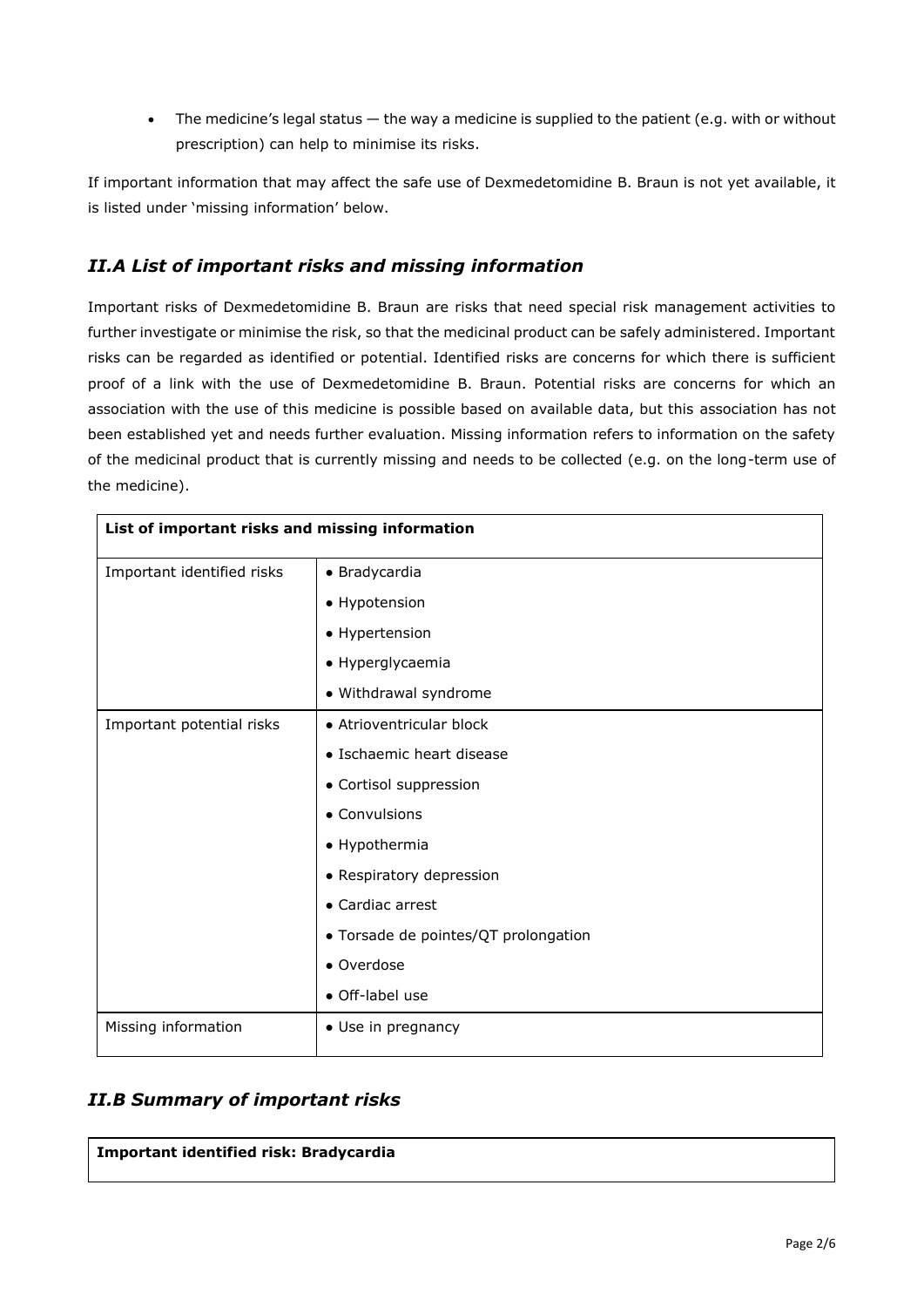| Risk minimisation measures                     | Routine risk minimisation measures:           |  |
|------------------------------------------------|-----------------------------------------------|--|
|                                                | $\bullet$ SmPC sections 4.2, 4.4, 4.5 and 4.8 |  |
|                                                | • PL sections 2, 3 and 4                      |  |
|                                                | Additional risk minimisation measures:        |  |
|                                                | No risk minimisation measures                 |  |
| <b>Important identified risk: Hypotension</b>  |                                               |  |
| Risk minimisation measures                     | Routine risk minimisation measures:           |  |
|                                                | • SmPC sections 4.2, 4.3, 4.4, 4.5 and 4.8    |  |
|                                                | • PL sections 2, 3 and 4                      |  |
|                                                | Additional risk minimisation measures:        |  |
|                                                | No risk minimisation measures                 |  |
| <b>Important identified risk: Hypertension</b> |                                               |  |
| Risk minimisation measures                     | Routine risk minimisation measures:           |  |
|                                                | • SmPC sections 4.2, 4.4 and 4.8              |  |
|                                                | • PL sections 3 and 4                         |  |
|                                                | Additional risk minimisation measures:        |  |
|                                                | No risk minimisation measures                 |  |
| Important identified risk: Hyperglycaemia      |                                               |  |
| Risk minimisation measures                     | Routine risk minimisation measures:           |  |
|                                                | • SmPC section 4.8                            |  |
|                                                | • PL section 4                                |  |
|                                                | Additional risk minimisation measures:        |  |
|                                                | No risk minimisation measures                 |  |
| Important potential risk: Withdrawal syndrome  |                                               |  |
| Risk minimisation measures                     | Routine risk minimisation measures:           |  |
|                                                | • SmPC sections 4.4 and 4.8                   |  |
|                                                | • PL section 4                                |  |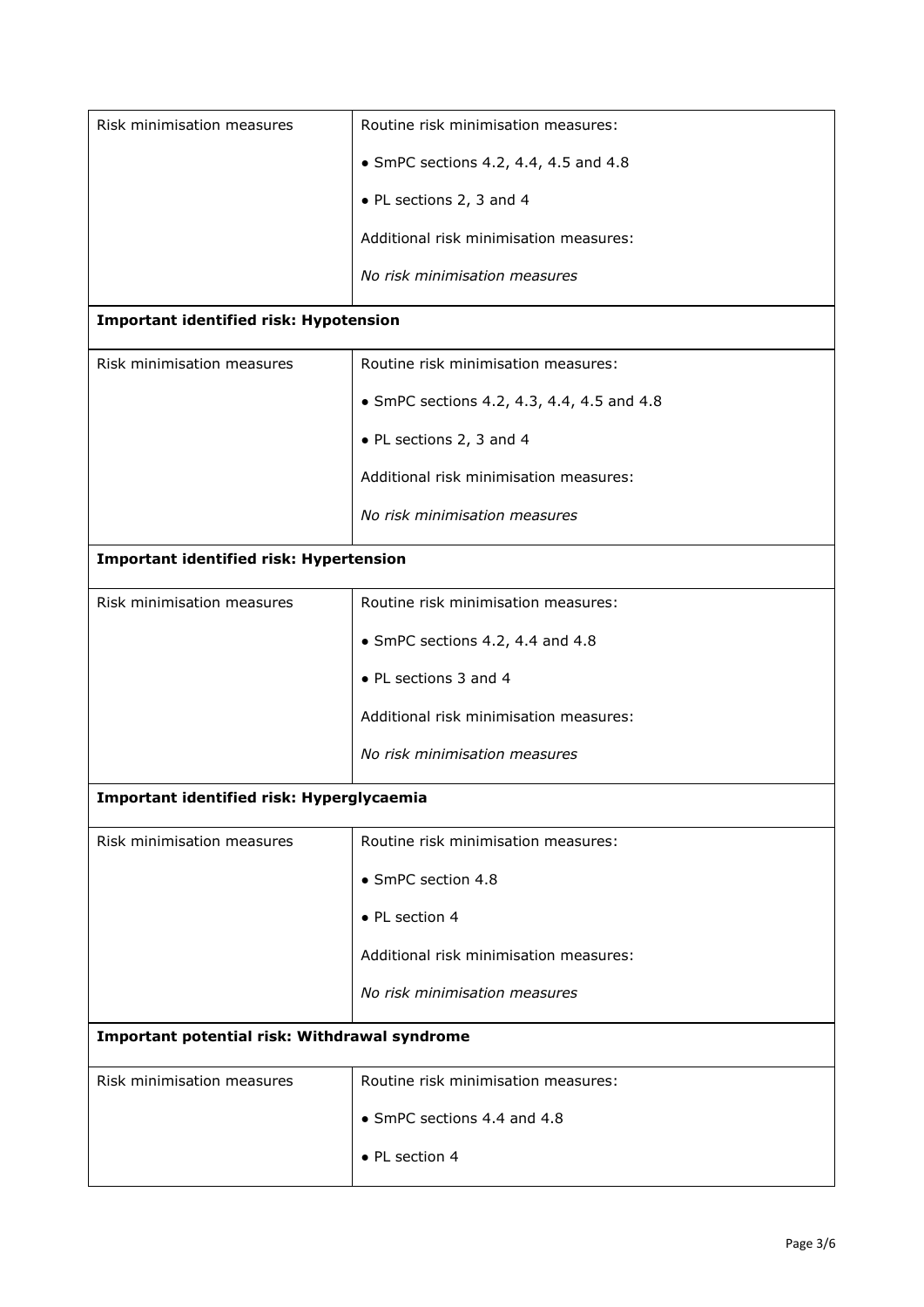|                                                       | Additional risk minimisation measures: |  |
|-------------------------------------------------------|----------------------------------------|--|
|                                                       | No risk minimisation measures          |  |
| Important potential risk: Atrioventricular block      |                                        |  |
| Risk minimisation measures                            | Routine risk minimisation measures:    |  |
|                                                       | • SmPC sections 4.3, 4.4 and 4.8       |  |
|                                                       | • PL sections 2 and 4                  |  |
|                                                       | Additional risk minimisation measures: |  |
|                                                       | No risk minimisation measures          |  |
| Important potential risk: Ischaemic heart disease     |                                        |  |
| Risk minimisation measures                            | Routine risk minimisation measures:    |  |
|                                                       | • SmPC sections 4.4 and 4.8            |  |
|                                                       | • PL sections 2 and 4                  |  |
|                                                       | Additional risk minimisation measures: |  |
|                                                       | No risk minimisation measures          |  |
| <b>Important potential risk: Cortisol suppression</b> |                                        |  |
| Risk minimisation measures                            | Routine risk minimisation measures:    |  |
|                                                       | • SmPC section 5.1                     |  |
|                                                       | Additional risk minimisation measures: |  |
|                                                       | No risk minimisation measures          |  |
| <b>Important potential risk: Convulsions</b>          |                                        |  |
| Risk minimisation measures                            | Routine risk minimisation measures:    |  |
|                                                       | • SmPC section 4.4                     |  |
|                                                       | Additional risk minimisation measures: |  |
|                                                       | No risk minimisation measures          |  |
| Important potential risk: Hypothermia                 |                                        |  |
| Risk minimisation measures                            | Routine risk minimisation measures:    |  |
|                                                       | • SmPC section 5.1                     |  |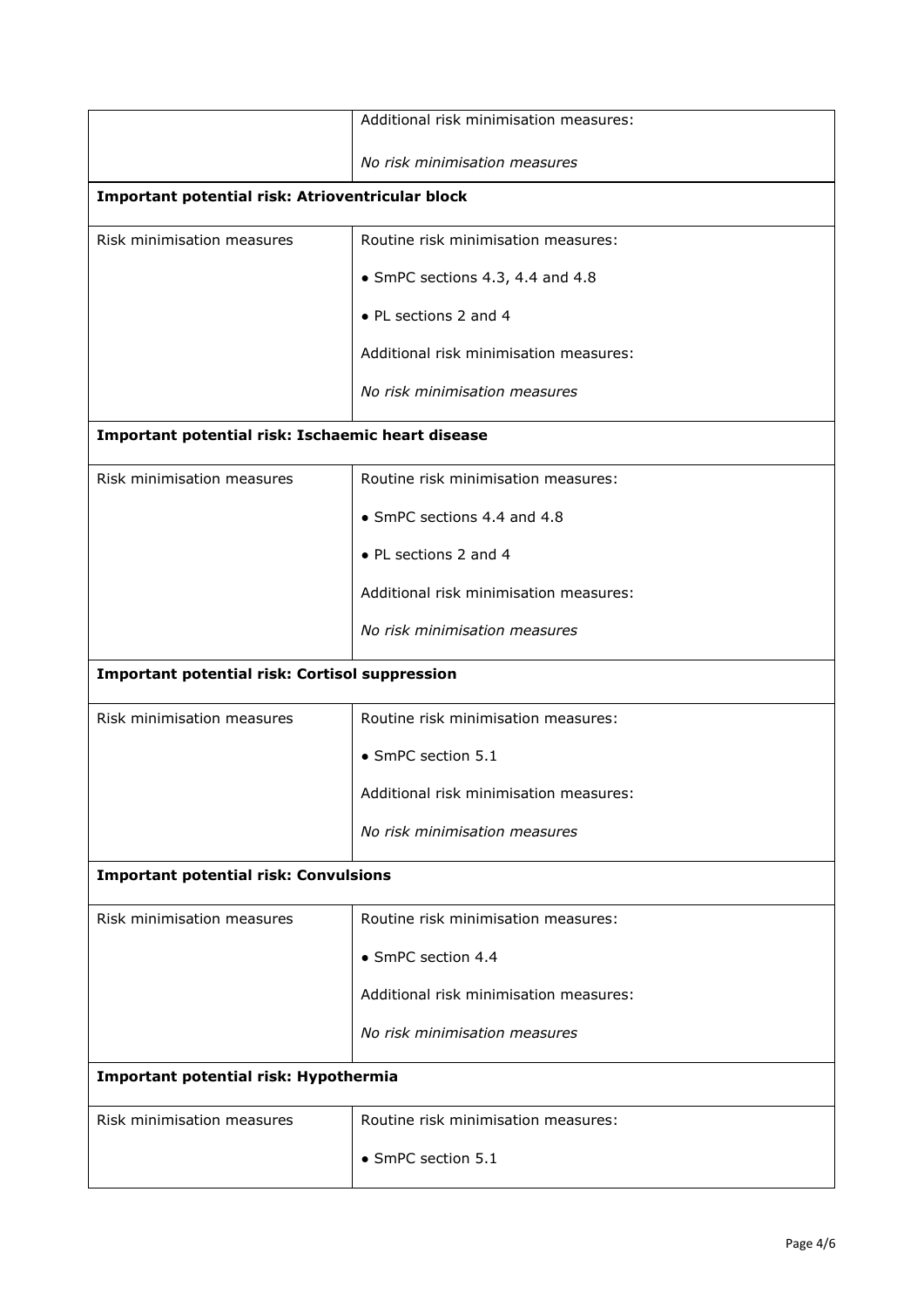|                                                              | Additional risk minimisation measures:     |  |
|--------------------------------------------------------------|--------------------------------------------|--|
|                                                              | No risk minimisation measures              |  |
| <b>Important potential risk: Respiratory depression</b>      |                                            |  |
| Risk minimisation measures                                   | Routine risk minimisation measures:        |  |
|                                                              | • SmPC sections 4.2, 4.4, 4.5, 4.8 and 5.1 |  |
|                                                              | • PL section 4                             |  |
|                                                              | Additional risk minimisation measures:     |  |
|                                                              | No risk minimisation measures              |  |
| Important potential risk: Cardiac arrest                     |                                            |  |
| Risk minimisation measures                                   | Routine risk minimisation measures:        |  |
|                                                              | • SmPC sections 4.4, 4.8 and 4.9           |  |
|                                                              | • PL sections 2 and 4                      |  |
|                                                              | Additional risk minimisation measures:     |  |
|                                                              | No risk minimisation measures              |  |
| Important potential risk: Torsade de pointes/QT prolongation |                                            |  |
| Risk minimisation measures                                   | Routine risk minimisation measures:        |  |
|                                                              | No risk minimisation measures              |  |
|                                                              | Additional risk minimisation measures:     |  |
|                                                              | No risk minimisation measures              |  |
| <b>Important potential risk: Overdose</b>                    |                                            |  |
| Risk minimisation measures                                   | Routine risk minimisation measures:        |  |
|                                                              | • SmPC sections 4.2, 4.9 and 6.6           |  |
|                                                              | Additional risk minimisation measures:     |  |
|                                                              | No risk minimisation measures              |  |
| Important potential risk: Off-label use                      |                                            |  |
| Risk minimisation measures                                   | Routine risk minimisation measures:        |  |
|                                                              | • SmPC sections 4.1, 4.2 and 4.4           |  |